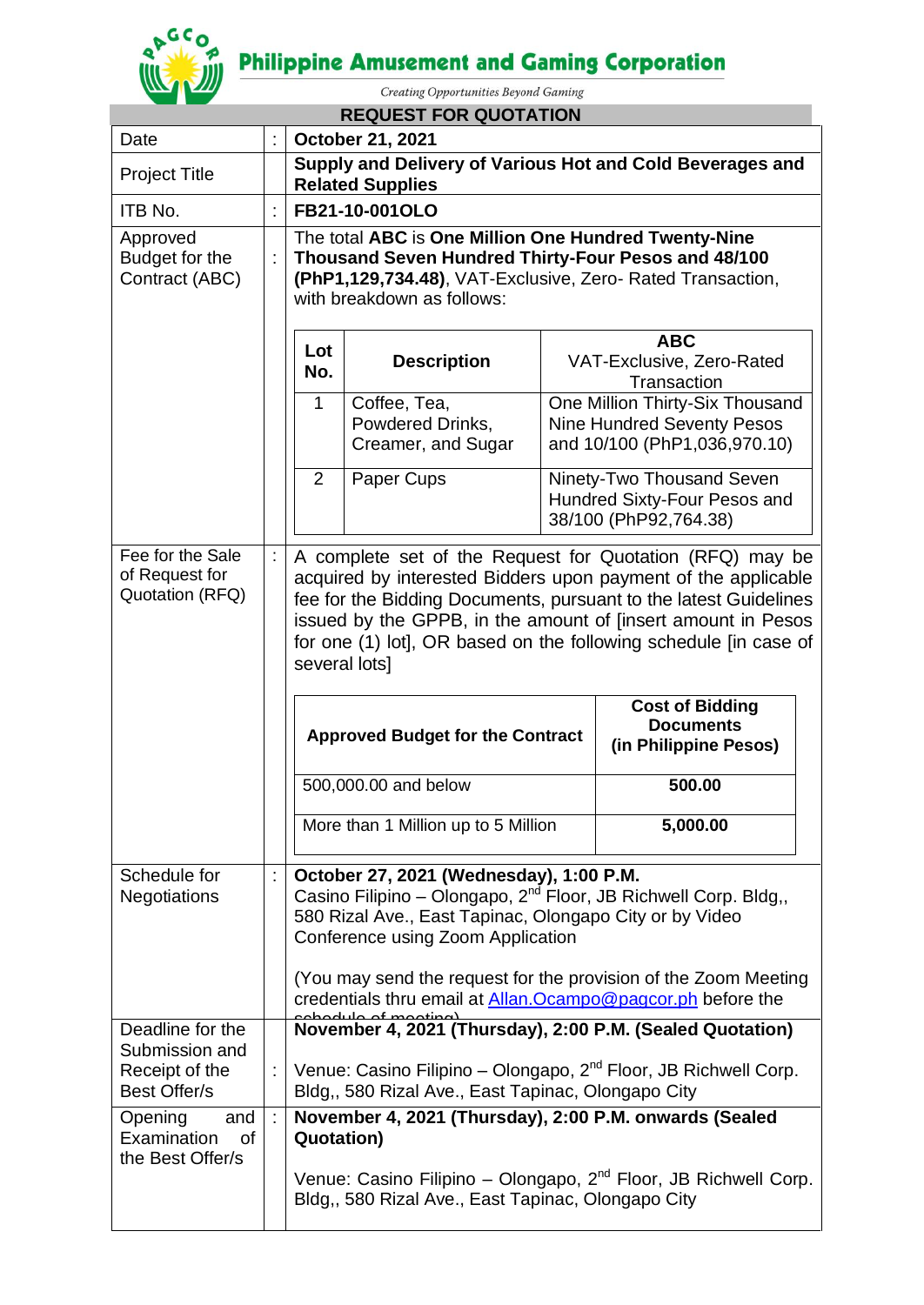| Please address and submit the envelope containing the accomplished RFQ form and |  |                                                                       |  |  |  |
|---------------------------------------------------------------------------------|--|-----------------------------------------------------------------------|--|--|--|
| required documents to the Branch Bids and Awards Committee (BBAC) of CF-        |  |                                                                       |  |  |  |
| Olongapo, #580 Rizal Ave., East Tapinac, Olongapo City                          |  |                                                                       |  |  |  |
|                                                                                 |  |                                                                       |  |  |  |
|                                                                                 |  | The envelope shall bear the following information in capital letters: |  |  |  |
|                                                                                 |  | 1. Title and reference number of the project; and                     |  |  |  |

2. Name, address and contact details (telephone/cellphone number/s and/or e-mail address) of the Bidder.

#### Sir / Madam:

In accordance with the Technical Specifications/Scope of Work and General Conditions for the project stated herewith, kindly fill up and submit your lowest quotation:

For any inquiries or clarifications, please contact Procurement Section, CF-Olongapo at telephone number (047) 222-4565 to 66 and look for Mr. Allan D. Ocampo, Acting Procurement Officer I.

Thank you.

#### **SGD RUBEN M. RACELIS, JR.**

**CHAIRPERSON** Branch Bids and Awards Committee (BBAC) Casino Filipino-Olongapo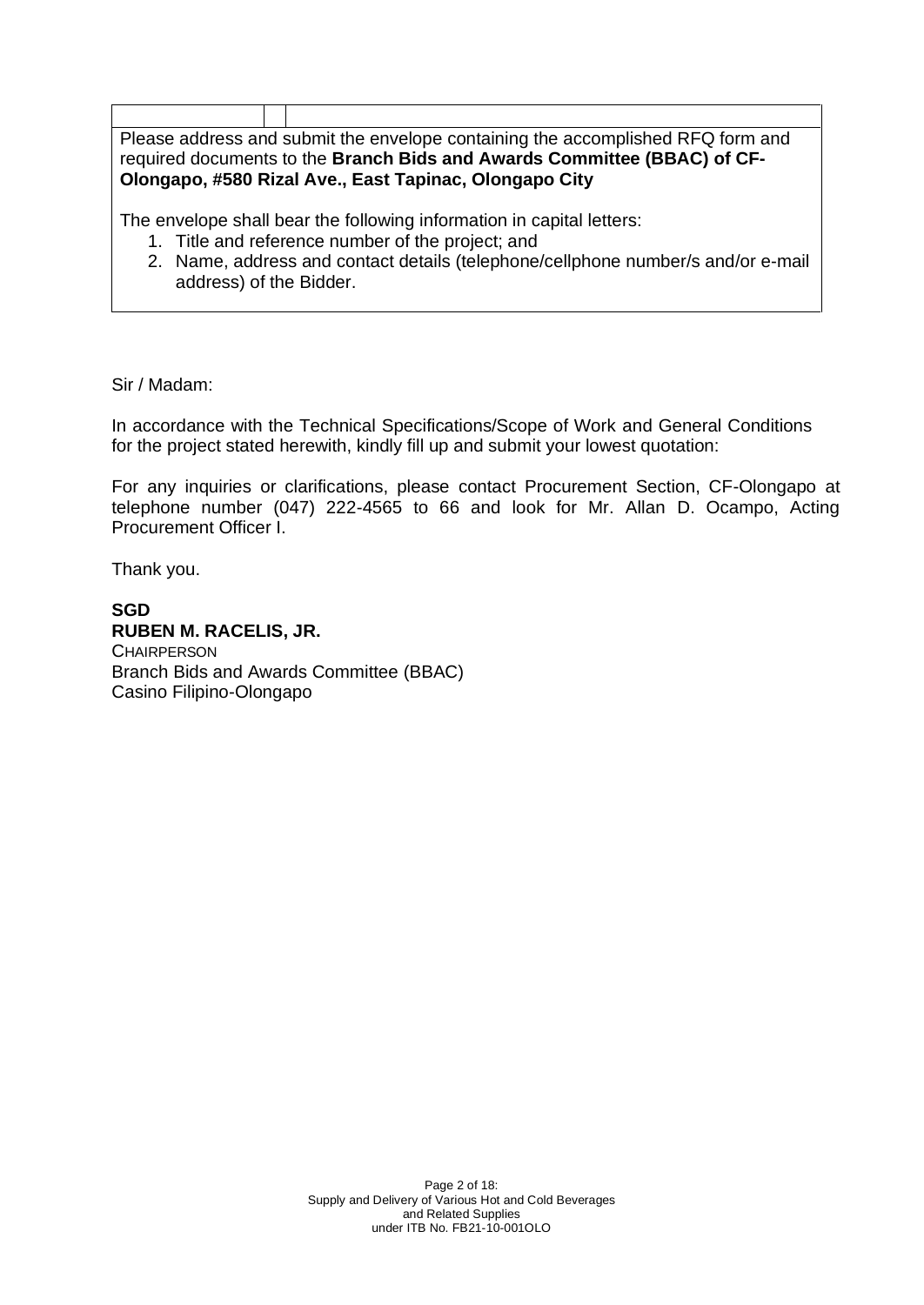#### **Dear Mr. Racelis**:

 $\Gamma$ 

In accordance with your request, the following is our quotation for your requirement:

٦

#### I. **TECHNICAL SPECIFICATIONS**

|             | Supply and Delivery of Various Hot and Cold Beverages and Related Supplies under<br><b>ITB No. FB21-10-001OLO</b>                                                                                                                                                                                                                                                                                                                                                                                                                                                                                                                                                                                                                                                                                                                                                                                                                                                                                                                                    |                                                 |                                          |                   |  |
|-------------|------------------------------------------------------------------------------------------------------------------------------------------------------------------------------------------------------------------------------------------------------------------------------------------------------------------------------------------------------------------------------------------------------------------------------------------------------------------------------------------------------------------------------------------------------------------------------------------------------------------------------------------------------------------------------------------------------------------------------------------------------------------------------------------------------------------------------------------------------------------------------------------------------------------------------------------------------------------------------------------------------------------------------------------------------|-------------------------------------------------|------------------------------------------|-------------------|--|
|             | Bidders must state here either "Comply" or "Not Comply" and indicate the "brand"<br>to be offered, if item to be offered is branded                                                                                                                                                                                                                                                                                                                                                                                                                                                                                                                                                                                                                                                                                                                                                                                                                                                                                                                  |                                                 |                                          |                   |  |
|             | LOT 1 - CREAMER, TEA, POWDERED DRINKS, CREAMER AND SUGAR                                                                                                                                                                                                                                                                                                                                                                                                                                                                                                                                                                                                                                                                                                                                                                                                                                                                                                                                                                                             |                                                 |                                          |                   |  |
| ltem<br>No. | <b>Particulars</b>                                                                                                                                                                                                                                                                                                                                                                                                                                                                                                                                                                                                                                                                                                                                                                                                                                                                                                                                                                                                                                   | <b>Quantity/</b><br>Unit of<br>Measure-<br>ment | <b>Statement of</b><br><b>Compliance</b> | <b>Brand Name</b> |  |
| 1           | <b>INSTANT COFFEE, REFILL</b><br>✔ 100% INSTANT COFFEE<br>$\checkmark$ FINE GRANULES<br>$\checkmark$ MINIMUM OF 200 GRAMS PER PACK<br>$\checkmark$ PERFORMANCE - SOLUBILITY, 100%<br>DRY AND FREE FLOWING FINE<br>GRANULES, DISSOLVES QUICKLY AND<br><b>EVENLY</b><br>✓ APPEARANCE - UNIFORM FREE<br>FLOWING IN COFFEE GRANULES, FREE<br>FROM DISCOLORATION OR APPARENT<br><b>EXTRANEOUS MATTER.</b><br>$\checkmark$ TASTE - FREE OF ANY UNUSUAL OR<br>ABNORMAL TASTE AND SMELL (E.G.<br>SOUR TASTE AND PUTRID SMELL)<br>$\checkmark$ PACKAGING: FIRMLY MACHINE SEALED<br>IN ALUMINUM FOIL POUCH/PACK WITH<br>THE FOLLOWING SPECIFICATIONS<br>$\checkmark$ WITH PRINT OF BRAND,<br>MANUFACTURER, INGREDIENTS, NET<br>WEIGHT AND EXPIRATION DATE ON<br>THE ALUMINUM FOIL POUCH/PACK<br><b>ITSELF</b><br>√ IN ORIGINAL BRANDED PACKAGING<br>(REPACKING IS NOT ALLOWED<br>$\checkmark$ NO HANDWRITTEN PRODUCT DETAILS<br>ON THE PACKAGING<br><b>EXPIRATION DATE SHOULD BE AT LEAST</b><br>EIGHT (8) MONTHS FROM DATE OF<br><b>DELIVERY / ACCEPTANCE</b> | 2,224<br><b>Packs</b>                           |                                          |                   |  |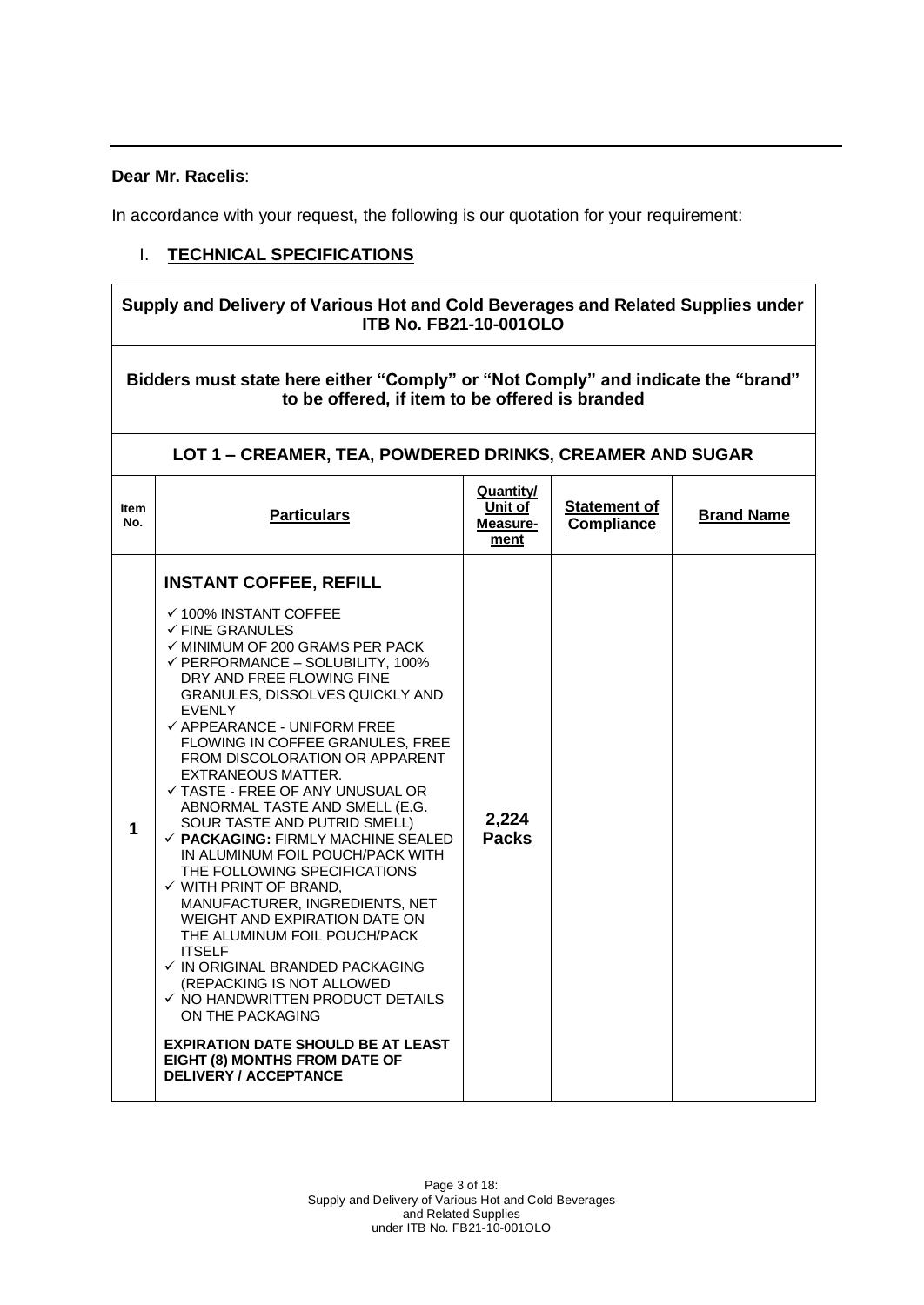| $\mathbf{2}$ | <b>DECAFFEINATED COFFEE, REFILL</b><br>$\checkmark$ BRANDED<br>$\checkmark$ 80GRAMS PER PACK<br>$\checkmark$ 100% INSTANT COFFEE, REFILL<br>$\checkmark$ FINE GRANULES<br>$\checkmark$ PACKAGING: FIRMLY MACHINE SEALED<br>IN ALUMINUM FOIL POUCH/PACK WITH<br>THE FOLLOWING SPECIFICATIONS<br>$\checkmark$ WITH PRINT OF BRAND,<br>MANUFACTURER, INGREDIENTS, NET<br>WEIGHT AND EXPIRATION DATE ON<br>THE ALUMINUM FOIL POUCH/PACK<br><b>ITSELF</b><br>$\checkmark$ IN ORIGINAL BRANDED PACKAGING<br>(REPACKING IS NOT ALLOWED<br>$\checkmark$ NO HANDWRITTEN PRODUCT DETAILS<br>ON THE PACKAGING<br><b>EXPIRATION DATE SHOULD BE AT LEAST</b><br>EIGHT (8) MONTHS FROM DATE OF<br><b>DELIVERY / ACCEPTANCE</b>                        | 90<br><b>Packs</b> |  |
|--------------|-----------------------------------------------------------------------------------------------------------------------------------------------------------------------------------------------------------------------------------------------------------------------------------------------------------------------------------------------------------------------------------------------------------------------------------------------------------------------------------------------------------------------------------------------------------------------------------------------------------------------------------------------------------------------------------------------------------------------------------------|--------------------|--|
| 3            | <b>PLAIN TEA</b><br>$\checkmark$ BRANDED<br>$\checkmark$ 50 TEA BAGS/BOX<br>$\checkmark$ MINIMUM OF 1.5 GRAMS/TEABAG OR<br>PREVAILING PACKAGING AVAILABLE IN<br>THE MARKET, PROVIDED, A<br>CERTIFICATE AS PROOF OF CHANGE IN<br>SPECIFICATION MUST BE SUBMITTED<br>$\checkmark$ PLAIN TEA<br>✓ SEPARATELY PACKED PER TEA BAG<br>PER BOX<br><b>PACKAGING:</b><br>$\checkmark$ WITH PRINT OF BRAND,<br>MANUFACTURER, INGREDIENTS, NET<br>WEIGHT AND EXPIRATION DATE ON<br>THE BOX ITSELF<br>✓ IN ORIGINAL BRANDED PACKAGING<br>(REPACKING IS NOT ALLOWED<br>$\checkmark$ NO HANDWRITTEN PRODUCT DETAILS<br>ON THE PACKAGING<br><b>EXPIRATION DATE SHOULD BE AT LEAST</b><br>EIGHT (8) MONTHS FROM DATE OF<br><b>DELIVERY / ACCEPTANCE</b> | 45<br><b>Boxes</b> |  |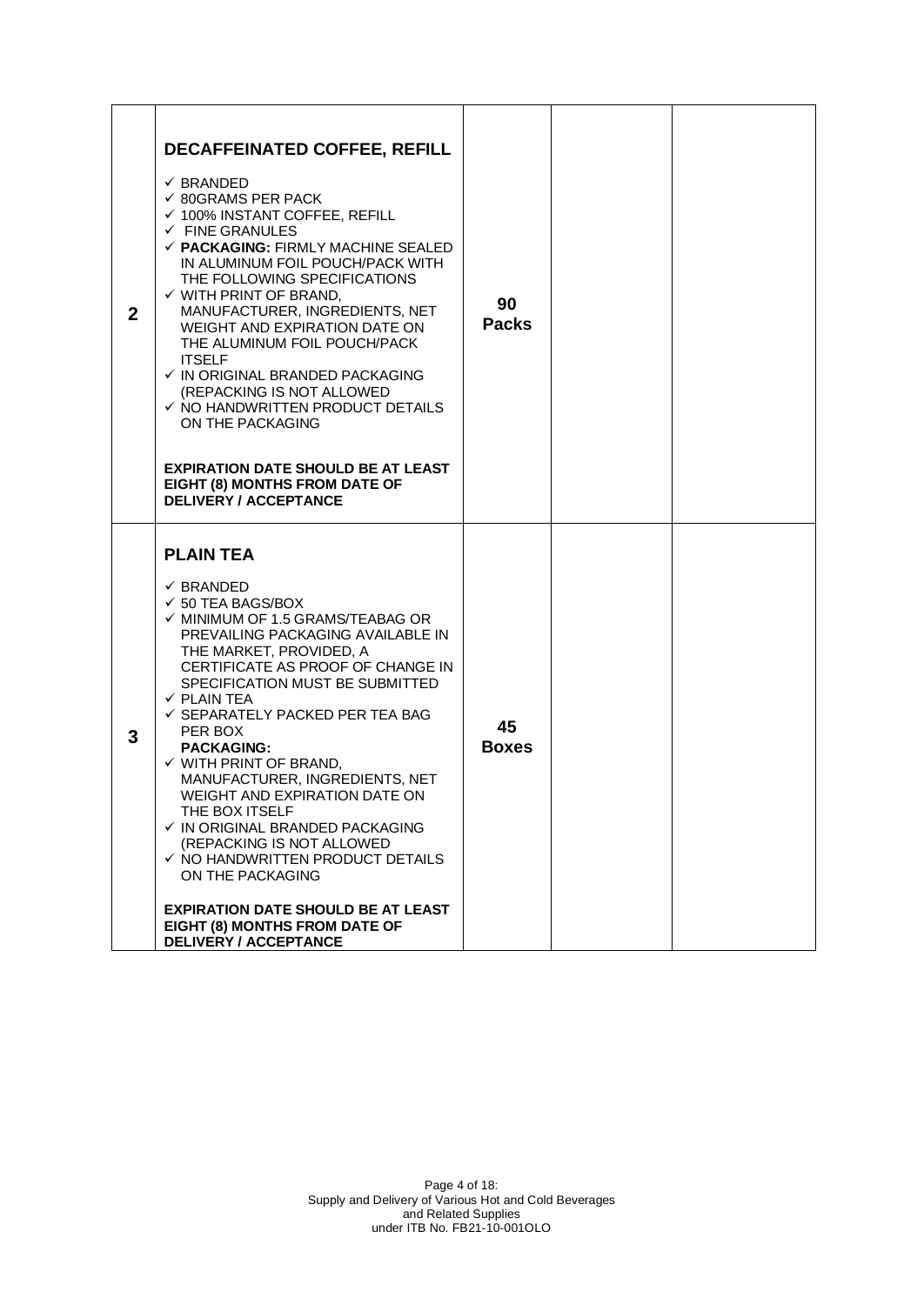| 4 | <b>GREEN TEA</b><br>$\checkmark$ BRANDED<br>$\checkmark$ 50 TEA BAGS/BOX<br>$\checkmark$ MINIMUM OF 1.5 GRAMS/TEA BAG OR<br>PREVAILING PACKAGING AVAILABLE IN<br>THE MARKET, PROVIDED, A<br>CERTIFICATE AS PROOF OF CHANGE IN<br>SPECIFICATION MUST BE SUBMITTED<br>✓ SEPARAYELY PACKED PER TEA BAG<br>PER BOX<br><b>PACKAGING:</b><br>$\checkmark$ WITH PRINT OF BRAND,<br>MANUFACTURER, INGREDIENTS, NET<br>WEIGHT AND EXPIRATION DATE ON<br>THE BOX ITSELF<br>√ IN ORIGINAL BRANDED PACKAGING<br>(REPACKING IS NOT ALLOWED<br>$\checkmark$ NO HANDWRITTEN PRODUCT DETAILS<br>ON THE PACKAGING<br><b>EXPIRATION DATE SHOULD BE AT LEAST</b><br>EIGHT (8) MONTHS FROM DATE OF<br><b>DELIVERY / ACCEPTANCE</b> | 50<br><b>Boxes</b>  |  |
|---|----------------------------------------------------------------------------------------------------------------------------------------------------------------------------------------------------------------------------------------------------------------------------------------------------------------------------------------------------------------------------------------------------------------------------------------------------------------------------------------------------------------------------------------------------------------------------------------------------------------------------------------------------------------------------------------------------------------|---------------------|--|
| 5 | <b>CHOCOLATE DRINK</b><br>$\checkmark$ BRANDED<br>$\checkmark$ 1 KG/PACK<br>✔ 100 % CHOCOLATE TASTE<br>$\checkmark$ POWDERED FORM<br>$\checkmark$ PACKAGING: FIRMLY MACHINE SEALED<br>IN ALUMINUM FOIL POUCH/PACK WITH<br>THE FOLLOWING SPECIFICATIONS<br>$\checkmark$ WITH PRINT OF BRAND.<br>MANUFACTURER, INGREDIENTS, NET<br>WEIGHT AND EXPIRATION DATE ON<br>THE ALUMINUM FOIL POUCH/PACK<br><b>ITSELF</b><br>✓ IN ORIGINAL BRANDED PACKAGING.<br>(REPACKING IS NOT ALLOWED<br>$\checkmark$ NO HANDWRITTEN PRODUCT DETAILS<br>ON THE PACKAGING<br><b>EXPIRATION DATE SHOULD BE AT LEAST</b><br>EIGHT (8) MONTHS FROM DATE OF<br><b>DELIVERY / ACCEPTANCE</b>                                              | 639<br><b>Packs</b> |  |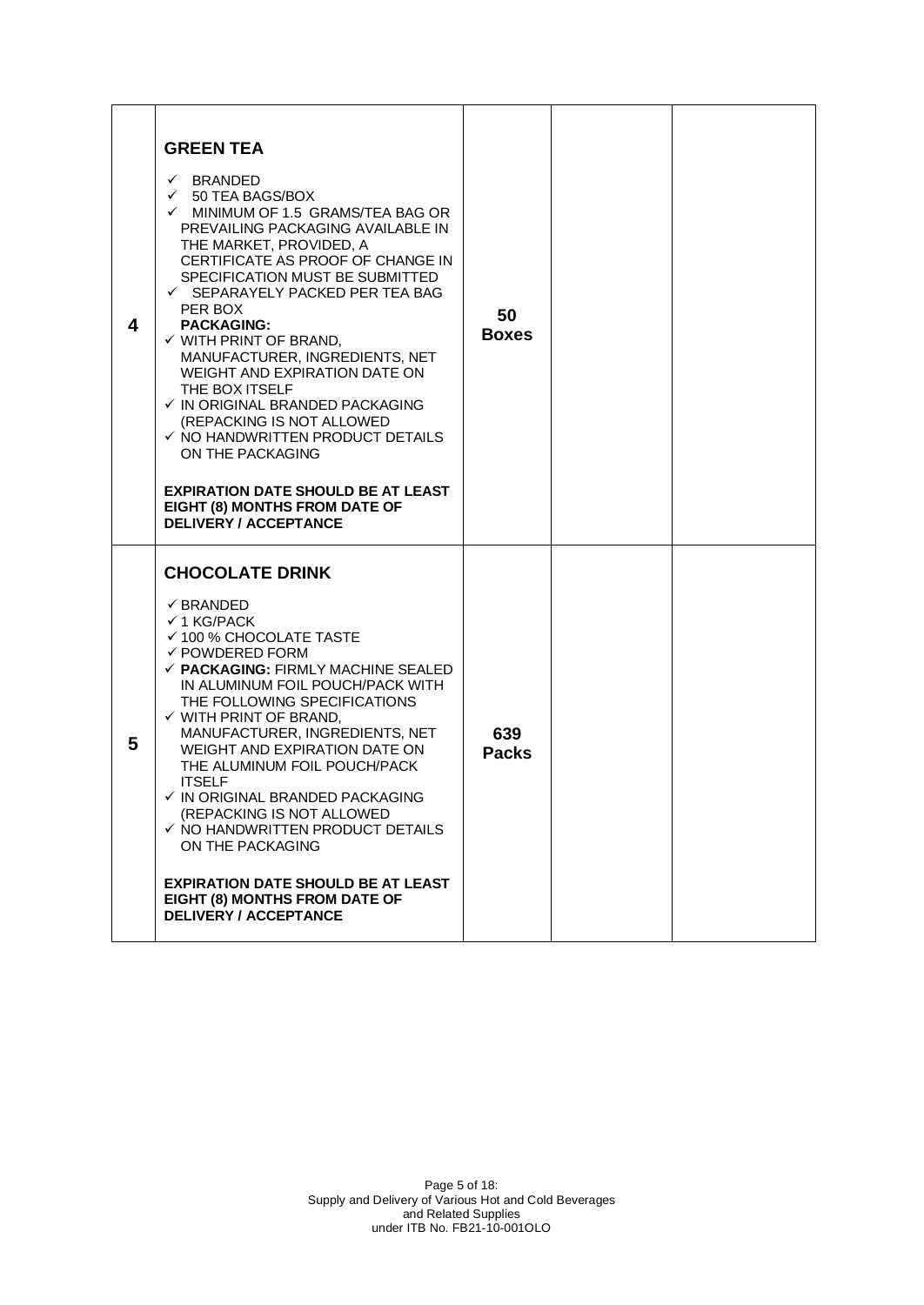| 6 | <b>JUICE DRINK</b><br>$\checkmark$ CONCENTRATED, POWDERED FORM,<br><b>ORANGE FLAVOR</b><br>$\checkmark$ MINIMUM OF 200 GRAMS PER PACK,<br>YIELD: MIN OF 8 LITERS/PACK<br>$\checkmark$ PACKAGING: FIRMLY MACHINE SEALED<br>IN ALUMINUM FOIL POUCH/PACK WITH<br>THE FOLLOWING SPECIFICATIONS<br>$\checkmark$ WITH PRINT OF BRAND,<br>MANUFACTURER, INGREDIENTS, NET<br>WEIGHT AND EXPIRATION DATE ON<br>THE ALUMINUM FOIL POUCH/PACK<br><b>ITSELF</b><br>$\checkmark$ IN ORIGINAL BRANDED PACKAGING<br>(REPACKING IS NOT ALLOWED<br>$\checkmark$ NO HANDWRITTEN PRODUCT DETAILS<br>ON THE PACKAGING<br><b>EXPIRATION DATE SHOULD BE AT LEAST</b><br>EIGHT (8) MONTHS FROM DATE OF                                                                                                           | 216<br><b>Packs</b>   |  |
|---|-------------------------------------------------------------------------------------------------------------------------------------------------------------------------------------------------------------------------------------------------------------------------------------------------------------------------------------------------------------------------------------------------------------------------------------------------------------------------------------------------------------------------------------------------------------------------------------------------------------------------------------------------------------------------------------------------------------------------------------------------------------------------------------------|-----------------------|--|
| 7 | <b>DELIVERY / ACCEPTANCE</b><br><b>INSTANT ICED TEA, REFILL,</b><br><b>LEMON</b><br>✓ BRANDED<br>$\checkmark$ CONCENTRATED, POWDERED FORM,<br><b>LEMON FLAVOR</b><br>$\checkmark$ MINIMUM OF 200 GRAMS PER PACK,<br>YIELD: MIN OF 8 LITERS/PACK<br>$\checkmark$ PACKAGING: FIRMLY MACHINE SEALED<br>IN ALUMINUM FOIL POUCH/PACK WITH<br>THE FOLLOWING SPECIFICATIONS<br>$\checkmark$ WITH PRINT OF BRAND.<br>MANUFACTURER, INGREDIENTS, NET<br>WEIGHT AND EXPIRATION DATE ON<br>THE ALUMINUM FOIL POUCH/PACK<br><b>ITSELF</b><br>$\checkmark$ IN ORIGINAL BRANDED PACKAGING<br>(REPACKING IS NOT ALLOWED<br>$\checkmark$ NO HANDWRITTEN PRODUCT DETAILS<br>ON THE PACKAGING<br><b>EXPIRATION DATE SHOULD BE AT LEAST</b><br>EIGHT (8) MONTHS FROM DATE OF<br><b>DELIVERY / ACCEPTANCE</b> | 216<br><b>Packs</b>   |  |
| 8 | <b>COFFEE CREAMER, REFILL</b><br>$\checkmark$ BRANDED<br>$\checkmark$ WHITE<br>$\checkmark$ NON-DAIRY<br>$\checkmark$ ORIGINAL FLAVOR<br>$\checkmark$ MINIMUM OF 450 GRAMS PER PACK<br>$\checkmark$ PACKAGING: FIRMLY MACHINE SEALED<br>IN ALUMINUM FOIL POUCH/PACK WITH<br>THE FOLLOWING SPECIFICATIONS<br>$\checkmark$ WITH PRINT OF BRAND,<br>MANUFACTURER, INGREDIENTS, NET<br>WEIGHT AND EXPIRATION DATE ON<br>THE ALUMINUM FOIL POUCH/PACK                                                                                                                                                                                                                                                                                                                                          | 2,304<br><b>Packs</b> |  |

Page 6 of 18: Supply and Delivery of Various Hot and Cold Beverages and Related Supplies under ITB No. FB21-10-001OLO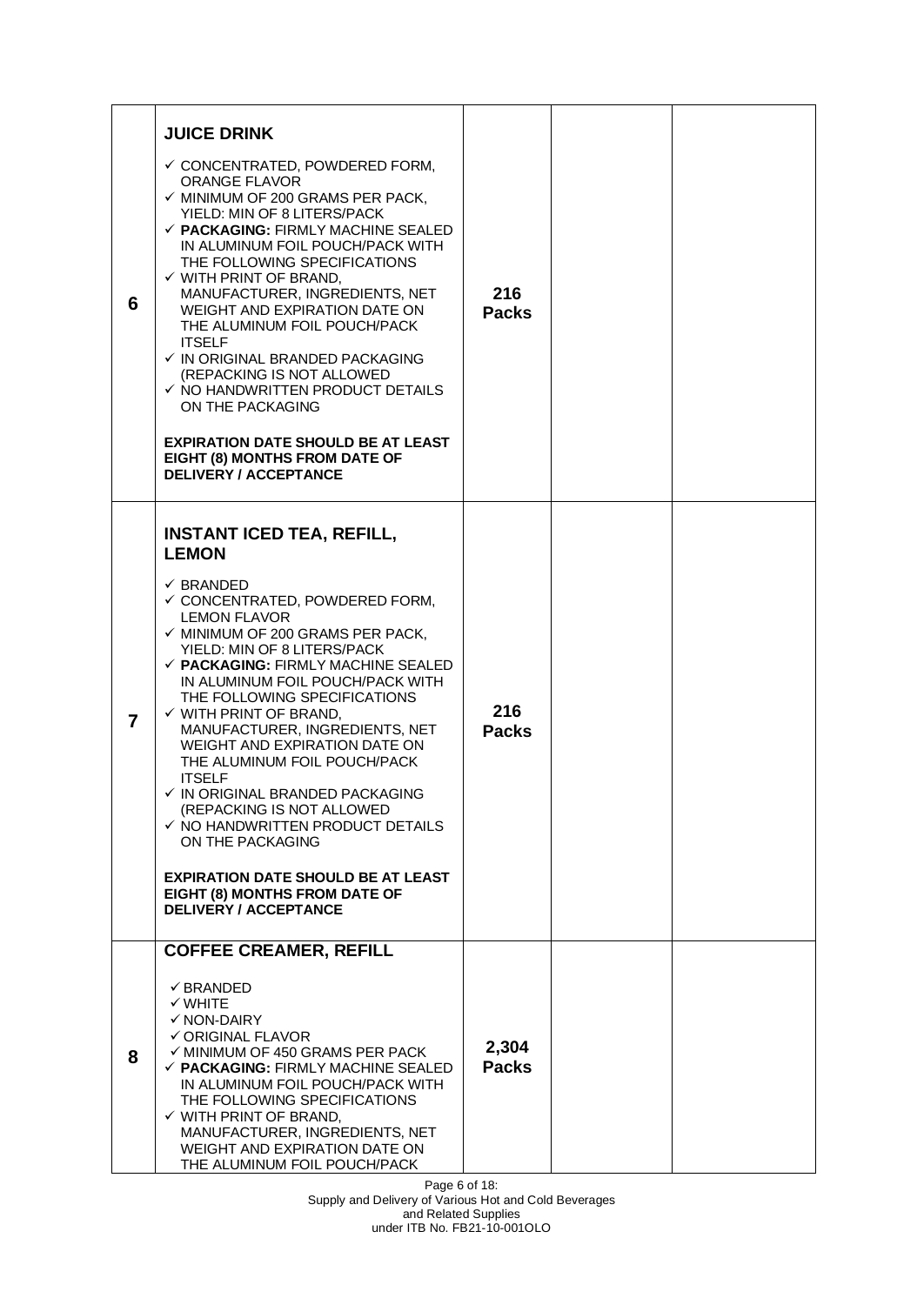|    | <b>ITSELF</b><br>$\checkmark$ IN ORIGINAL BRANDED PACKAGING<br>(REPACKING IS NOT ALLOWED<br>$\checkmark$ NO HANDWRITTEN PRODUCT DETAILS<br>ON THE PACKAGING<br><b>EXPIRATION DATE SHOULD BE AT LEAST</b><br>EIGHT (8) MONTHS FROM DATE OF<br><b>DELIVERY / ACCEPTANCE</b><br><b>WHITE SUGAR</b>                                                                                                                                                                       |                     |  |
|----|-----------------------------------------------------------------------------------------------------------------------------------------------------------------------------------------------------------------------------------------------------------------------------------------------------------------------------------------------------------------------------------------------------------------------------------------------------------------------|---------------------|--|
| 9  | $\checkmark$ BRANDED<br>$\checkmark$ WHITE<br>✓ CANE SUGAR<br>$\checkmark$ FINE GRANULES<br>$\checkmark$ 1KILO PER PACK<br><b>EXPIRATION DATE SHOULD BE AT LEAST</b><br>EIGHT (8) MONTHS FROM DATE OF<br><b>DELIVERY / ACCEPTANCE</b>                                                                                                                                                                                                                                 | 720<br><b>Kilos</b> |  |
| 10 | <b>BROWN SUGAR</b><br>$\checkmark$ BRANDED<br>$\checkmark$ BROWN (GOLDEN BROWN, AS PER<br>SAMPLE)<br>✓ CANE SUGAR<br>$\checkmark$ FINE GRANULES<br>$\checkmark$ 1KILO PER PACK<br><b>EXPIRATION DATE SHOULD BE AT LEAST</b><br>EIGHT (8) MONTHS FROM DATE OF<br><b>DELIVERY / ACCEPTANCE</b>                                                                                                                                                                          | 750<br><b>Kilos</b> |  |
| 11 | <b>SUGAR, ARTIFICIAL SWEETENER</b><br>$\checkmark$ 1 GRAM PER SACHET<br>$\checkmark$ 50 SACHET PER BOX<br>√ IN ORIGINAL BRANDED PACKAGING<br>(REPACKING IS NOT ALLOWED)<br>✓ NO HANDWRITEN PRODUCT DETAILS<br>ON THE PACKAGING<br>$\checkmark$ WITH PRINT OF BRAND,<br>MANUFACTURER, INGREDIENTS, NET<br>WEIGHT AND EXPIRATION DATE ON<br><b>BOX ITSELF</b><br><b>EXPIRATION DATE SHOULD BE AT LEAST</b><br>ONE (1) YEAR FROM DATE OF DELIVERY /<br><b>ACCEPTANCE</b> | 20<br><b>Boxes</b>  |  |

Page 7 of 18: Supply and Delivery of Various Hot and Cold Beverages and Related Supplies under ITB No. FB21-10-001OLO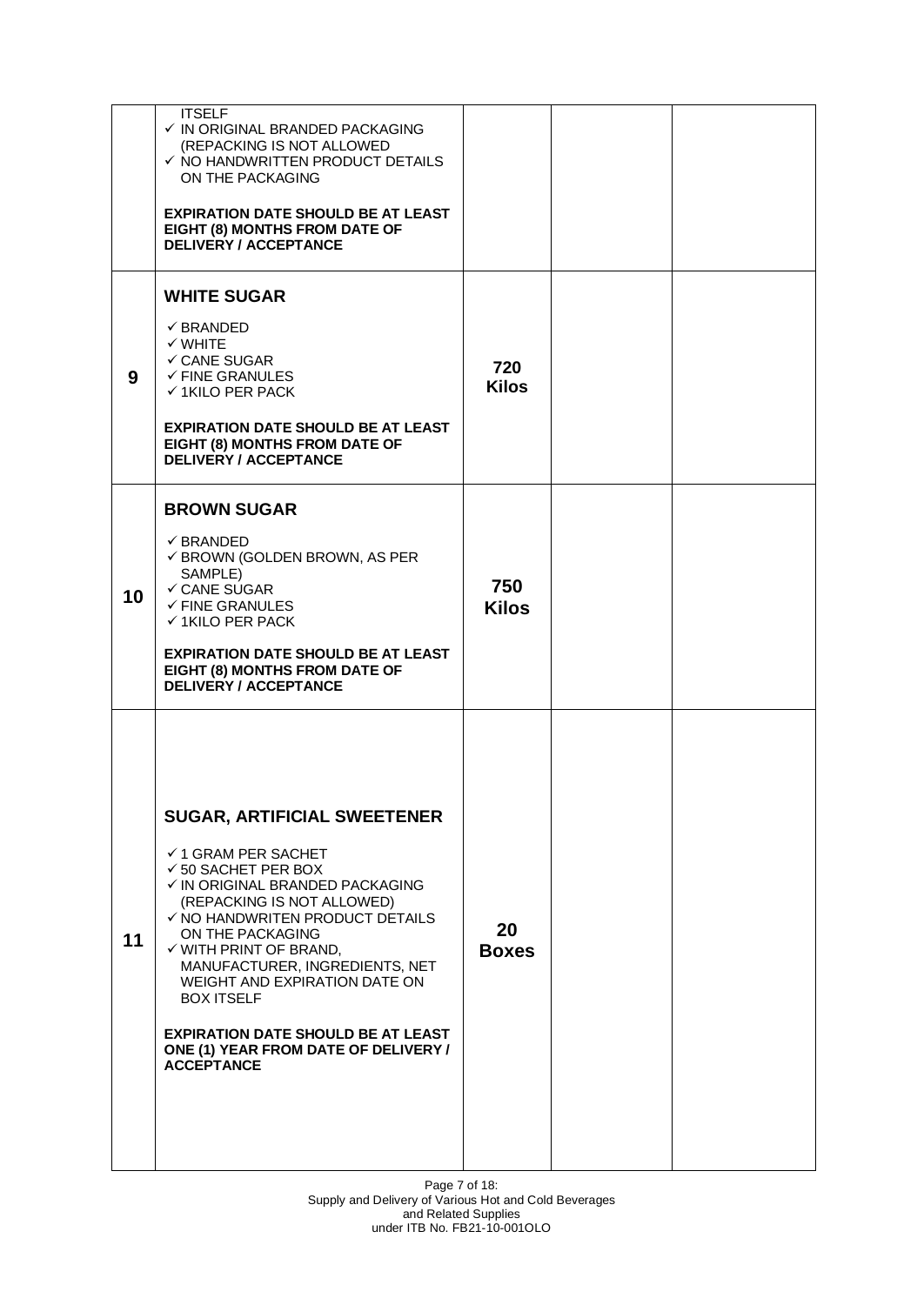|              | <b>LOT 2 - PAPER CUPS</b>                                                                                                                       |                                                                                                            |  |                         |                                                                                                           |  |
|--------------|-------------------------------------------------------------------------------------------------------------------------------------------------|------------------------------------------------------------------------------------------------------------|--|-------------------------|-----------------------------------------------------------------------------------------------------------|--|
| 1            | $\times$ 6.50Z                                                                                                                                  | <b>PAPER CUPS, PLAIN</b><br>✓ PAPER MADE WITH PLASTIC COATED<br>OR WAXED                                   |  | 24,000<br><b>Pieces</b> |                                                                                                           |  |
| $\mathbf{2}$ | <b>PAPER CUPS, RIPPLED</b><br>$\sqrt{8.050Z}$<br>√ RIPPLED, TO BE USED FOR HOT<br><b>DRINKS</b><br>✓ PAPER MADE WITH PLASTIC COATED<br>OR WAXED |                                                                                                            |  | 24,000<br><b>Pieces</b> |                                                                                                           |  |
|              |                                                                                                                                                 | <b>SCHEDULE OF DELIVERY:</b>                                                                               |  |                         |                                                                                                           |  |
| <b>SUGAR</b> |                                                                                                                                                 | LOT 1: COFFEE, TEA, POWDERED DRINKS, CREAMER AND                                                           |  |                         |                                                                                                           |  |
|              | <b>Delivery</b>                                                                                                                                 | <b>Item/ Quantity</b>                                                                                      |  |                         | <b>Schedule of</b><br><b>Delivery</b>                                                                     |  |
|              | 1 <sup>st</sup><br><b>Delivery</b>                                                                                                              | Instant Coffee, Refill,<br>200 <sub>g</sub>                                                                |  | 556 packs               | Within fifteen<br>(15) calendar                                                                           |  |
|              |                                                                                                                                                 | Decaffeinated Coffee,<br>Refill 80g<br>Plain Tea<br>Green Tea<br><b>Chocolate Drink</b><br>(Powdered), 1kg |  | 30 packs                | days from the<br>date of<br>receipt by the<br>winning<br>supplier of<br>the Notice to<br>Proceed<br>(NTP) |  |
|              |                                                                                                                                                 |                                                                                                            |  | 15 boxes                |                                                                                                           |  |
|              |                                                                                                                                                 |                                                                                                            |  | 20 boxes                |                                                                                                           |  |
|              |                                                                                                                                                 |                                                                                                            |  | 189 packs               |                                                                                                           |  |
|              |                                                                                                                                                 | Juice Drink (Orange<br>Powdered) 200g                                                                      |  | 54 packs                |                                                                                                           |  |
|              |                                                                                                                                                 | Instant Iced Tea, Refill,<br>Lemon 200g                                                                    |  | 54 packs                |                                                                                                           |  |
|              |                                                                                                                                                 | Coffee Creamer, Refill<br>450g                                                                             |  | 576 packs               |                                                                                                           |  |
|              |                                                                                                                                                 | <b>White Sugar</b>                                                                                         |  | 180 kilos               |                                                                                                           |  |
|              |                                                                                                                                                 | <b>Brown Sugar</b>                                                                                         |  | 190 kilos               |                                                                                                           |  |
|              |                                                                                                                                                 | Sugar, Artificial<br>Sweetener                                                                             |  | 5 boxes                 |                                                                                                           |  |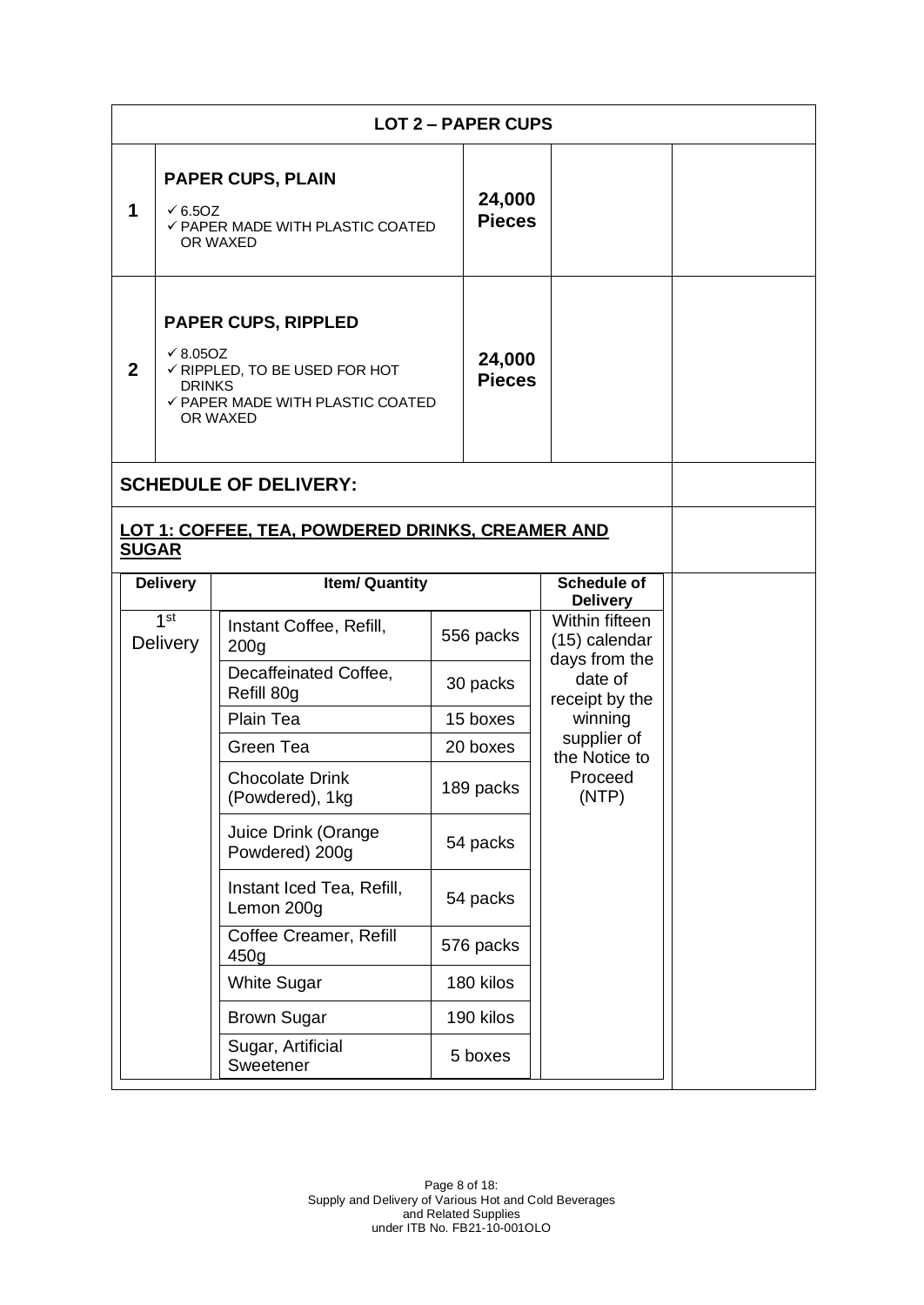| <b>Delivery</b>                    | <b>Item/ Quantity</b>                       |           | <b>Schedule of</b><br><b>Delivery</b>           |  |
|------------------------------------|---------------------------------------------|-----------|-------------------------------------------------|--|
| 2 <sub>nd</sub><br><b>Delivery</b> | Instant Coffee, Refill,<br>200 <sub>q</sub> | 556 packs | Within ninety<br>(90) calendar                  |  |
|                                    | Decaffeinated Coffee,<br>Refill 80g         | 20 packs  | days from the<br>1st delivery<br>or upon the    |  |
|                                    | Plain Tea                                   | 10 boxes  | advice of the                                   |  |
|                                    | Green Tea                                   | 10 boxes  | end-user                                        |  |
|                                    | <b>Chocolate Drink</b><br>(Powdered), 1kg   | 150 packs |                                                 |  |
|                                    | Juice Drink (Orange<br>Powdered) 200g       | 54 packs  |                                                 |  |
|                                    | Instant Iced Tea, Refill,<br>Lemon 200g     | 54 packs  |                                                 |  |
|                                    | Coffee Creamer, Refill<br>450g              | 576 packs |                                                 |  |
|                                    | <b>White Sugar</b>                          | 180 kilos |                                                 |  |
|                                    | <b>Brown Sugar</b>                          | 190 kilos |                                                 |  |
|                                    | Sugar, Artificial<br>Sweetener              | 5 boxes   |                                                 |  |
| <b>Delivery</b>                    | <b>Item/ Quantity</b>                       |           | <b>Schedule of</b><br><b>Delivery</b>           |  |
| 3rd<br><b>Delivery</b>             | Instant Coffee, Refill,<br>200 <sub>g</sub> | 556 packs | Within ninety<br>(90) calendar<br>days from the |  |
|                                    |                                             |           |                                                 |  |
|                                    | Decaffeinated Coffee,<br>Refill 80g         | 20 packs  | $2nd$ delivery                                  |  |
|                                    | Plain Tea                                   | 10 boxes  | or upon the<br>advice of the                    |  |
|                                    | Green Tea                                   | 10 boxes  | end-user                                        |  |
|                                    | <b>Chocolate Drink</b><br>(Powdered), 1kg   | 150 packs |                                                 |  |
|                                    | Juice Drink (Orange<br>Powdered) 200g       | 54 packs  |                                                 |  |
|                                    | Instant Iced Tea, Refill,<br>Lemon 200g     | 54 packs  |                                                 |  |
|                                    | Coffee Creamer, Refill<br>450g              | 576 packs |                                                 |  |
|                                    | <b>White Sugar</b>                          | 180 kilos |                                                 |  |
|                                    | <b>Brown Sugar</b>                          | 190 kilos |                                                 |  |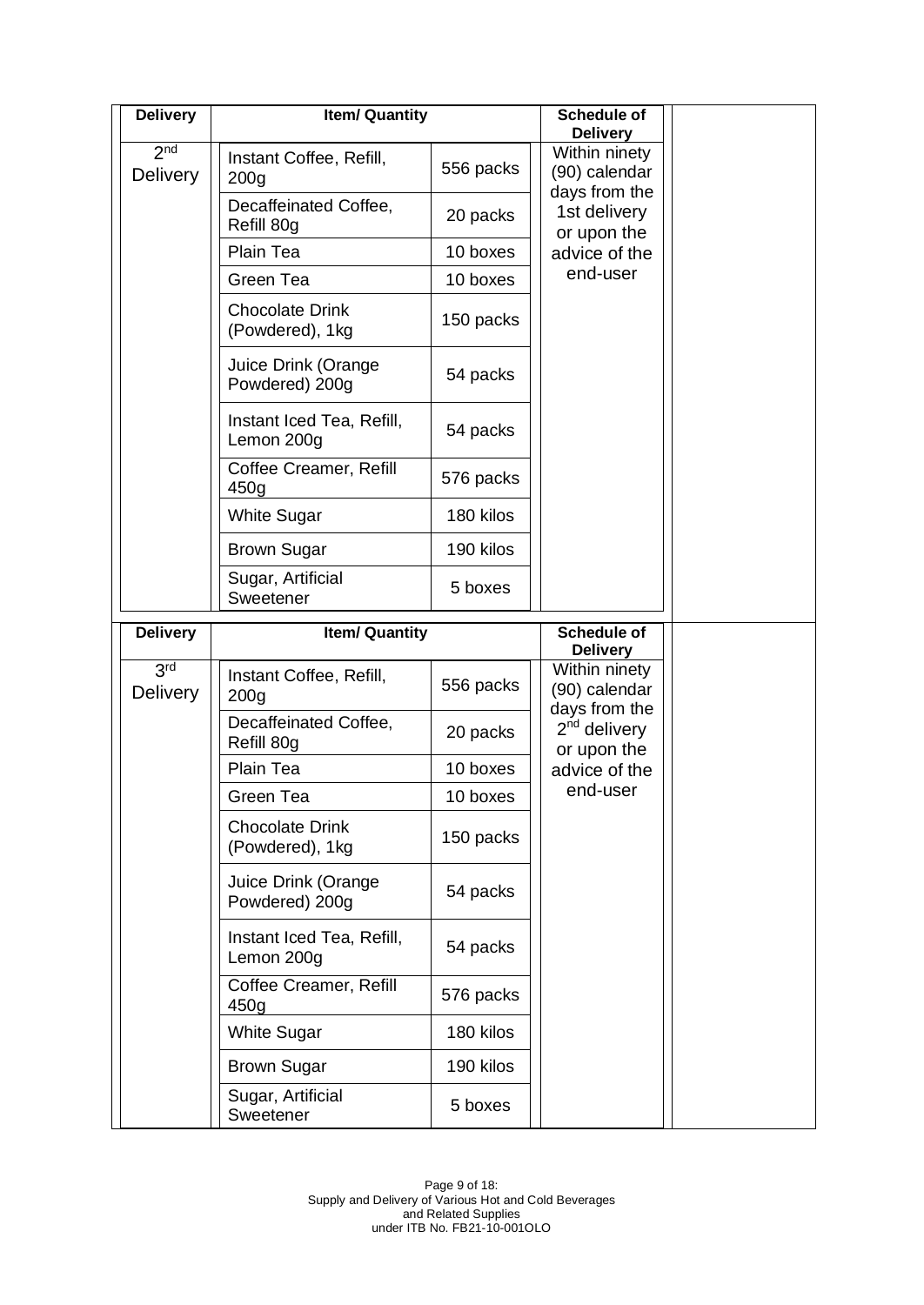| <b>Delivery</b>                                                                                                                                                | <b>Item/ Quantity</b>                       |                         | <b>Schedule of</b><br><b>Delivery</b>                       |  |
|----------------------------------------------------------------------------------------------------------------------------------------------------------------|---------------------------------------------|-------------------------|-------------------------------------------------------------|--|
| 4 <sup>th</sup><br>Delivery                                                                                                                                    | Instant Coffee, Refill,<br>200 <sub>q</sub> | 556 packs               | Within ninety<br>(90) calendar                              |  |
|                                                                                                                                                                | Decaffeinated Coffee,<br>Refill 80g         | 20 packs                | days from the<br>3 <sup>rd</sup> delivery<br>or upon the    |  |
|                                                                                                                                                                | Plain Tea                                   | 10 boxes                | advice of the                                               |  |
|                                                                                                                                                                | Green Tea                                   | 10 boxes                | end-user                                                    |  |
|                                                                                                                                                                | <b>Chocolate Drink</b><br>(Powdered), 1kg   | 150 packs               |                                                             |  |
|                                                                                                                                                                | Juice Drink (Orange<br>Powdered) 200g       | 54 packs                |                                                             |  |
|                                                                                                                                                                | Instant Iced Tea, Refill,<br>Lemon 200g     | 54 packs                |                                                             |  |
|                                                                                                                                                                | Coffee Creamer, Refill<br>450g              | 576 packs               |                                                             |  |
|                                                                                                                                                                | <b>White Sugar</b>                          | 180 kilos               |                                                             |  |
|                                                                                                                                                                | <b>Brown Sugar</b>                          | 190 kilos               |                                                             |  |
|                                                                                                                                                                | Sugar, Artificial<br>Sweetener              | 5 boxes                 |                                                             |  |
| <b>LOT 2: PAPER CUPS</b>                                                                                                                                       |                                             |                         |                                                             |  |
| <b>Delivery</b>                                                                                                                                                | <b>Item/ Quantity</b>                       |                         | <b>Schedule of</b>                                          |  |
|                                                                                                                                                                |                                             |                         | <b>Delivery</b>                                             |  |
| One-<br>Time                                                                                                                                                   | Paper Cups, Plain                           | 24,000<br><b>Pieces</b> | Within fifteen<br>(15) calendar<br>days from the            |  |
| <b>Delivery</b>                                                                                                                                                | Paper Cups, Rippled                         | 24,000<br><b>Pieces</b> | date of<br>receipt by the                                   |  |
|                                                                                                                                                                |                                             |                         | winning<br>supplier of<br>the Notice to<br>Proceed<br>(NTP) |  |
| <b>PLACE OF DELIVERY:</b><br>Casino Filipino - Olongapo 2 <sup>nd</sup> Floor JB Richwell Corporation Bldg.,<br>#580 Rizal Avenue, East Tapinac, Olongapo City |                                             |                         |                                                             |  |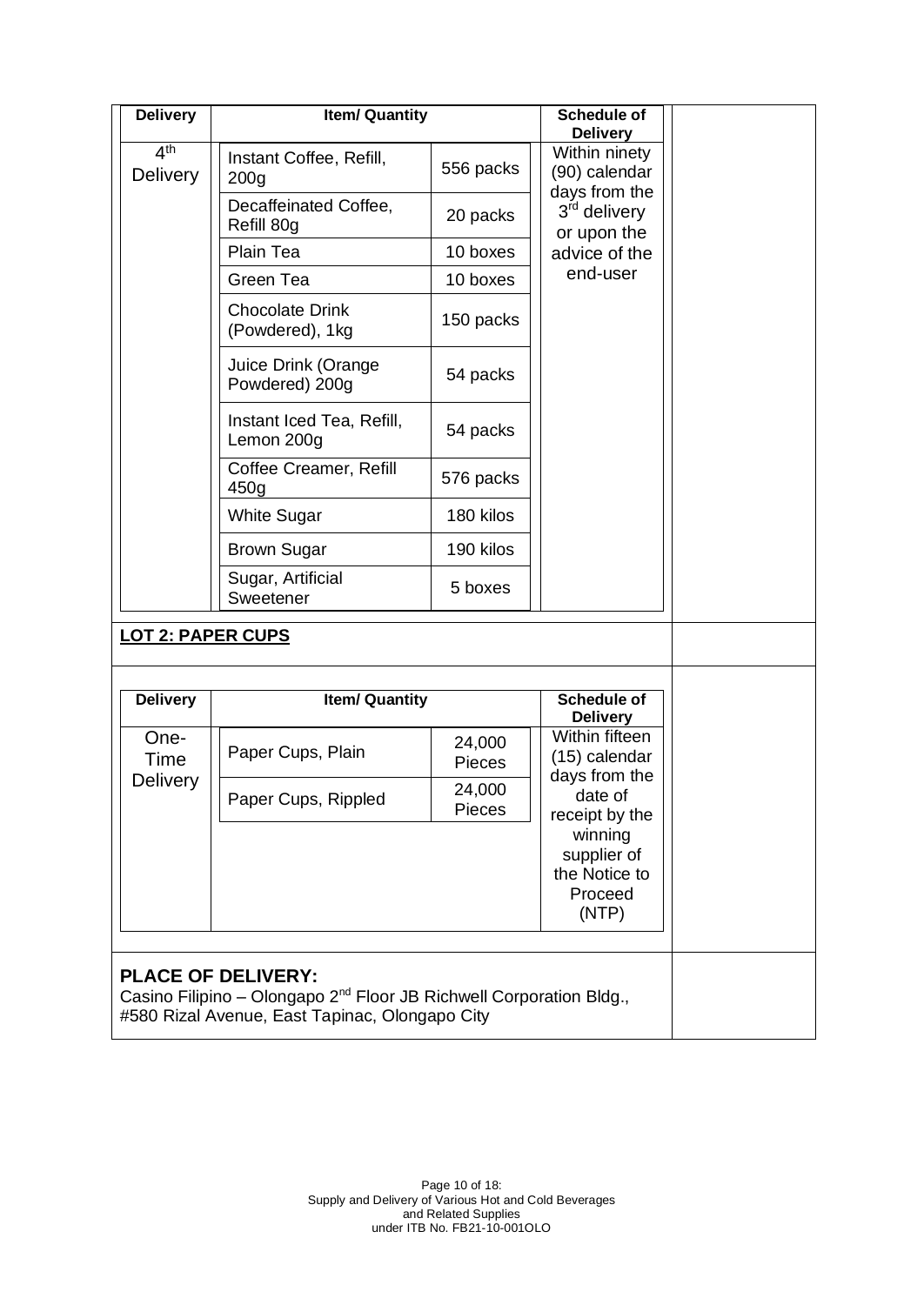#### **II. FINANCIAL QUOTATION:**

# **SUPPLY AND DELIVERY OF VARIOUS HOT AND COLD BEVERAGES AND RELATED SUPPLIES ITB NO. FB21-10-001OLO**

#### **LOT 1: COFFEE, TEA, POWDERED DRINKS, CREAMER AND SUGAR**

|                                                                                       |                                               | <b>BEST OFFER/QUOTATION</b> |                                                     |  |  |
|---------------------------------------------------------------------------------------|-----------------------------------------------|-----------------------------|-----------------------------------------------------|--|--|
| Qty.<br><b>UOM</b>                                                                    | <b>Description</b>                            |                             | VAT-Excusive, Zero-Rated Transaction                |  |  |
|                                                                                       |                                               | <b>Unit Cost</b>            | <b>Total Cost</b>                                   |  |  |
| 2,224<br>Packs                                                                        | <b>INSTANT COFFEE, REFILL,</b><br>200G        | PhP____________             | PhP __________                                      |  |  |
| 90 Packs                                                                              | DECAFFEINATED COFFEE,<br>REFILL, 80g          | PhP_____________            | PhP____________                                     |  |  |
| 45 Boxes                                                                              | PLAIN TEA                                     | PhP______________           | PhP_____________                                    |  |  |
| 50 Boxes                                                                              | <b>GREEN TEA</b>                              | PhP____________             | PhP_____________                                    |  |  |
| 639<br>Packs                                                                          | <b>CHOCOLATE DRINK</b><br>(POWDERED), 1kg     | PhP_____________            | PhP_____________                                    |  |  |
| 216<br>Packs                                                                          | <b>JUICE DRINK (ORANGE</b><br>POWDERED), 200g | PhP____________             | PhP____________                                     |  |  |
| 216<br>Packs                                                                          | INSTANT ICED TEA, REFILL,<br>LEMON, 200g      | PhP_____________            | PhP____________                                     |  |  |
| 2,304<br>Packs                                                                        | COFFEE CREAMER, REFILL,<br>450g               | PhP____________             | PhP_____________                                    |  |  |
| 720 Kilos                                                                             | <b>WHITE SUGAR</b>                            | PhP______________           | PhP____________                                     |  |  |
| 720 Kilos                                                                             | <b>BROWN SUGAR</b>                            | PhP _____________           | PhP ____________                                    |  |  |
| 20 Boxes                                                                              | <b>SUGAR, ARTIFICIAL</b><br><b>SWEETENER</b>  | <b>PhP</b>                  | <b>PhP</b>                                          |  |  |
| <b>TOTAL COST for LOT 1</b><br><b>VAT Exclusive, Zero-Rated</b><br><b>Transaction</b> |                                               |                             |                                                     |  |  |
|                                                                                       |                                               | (PhP)                       | (Note: Please state amount in words and in figures) |  |  |

Page 11 of 18: Supply and Delivery of Various Hot and Cold Beverages and Related Supplies under ITB No. FB21-10-001OLO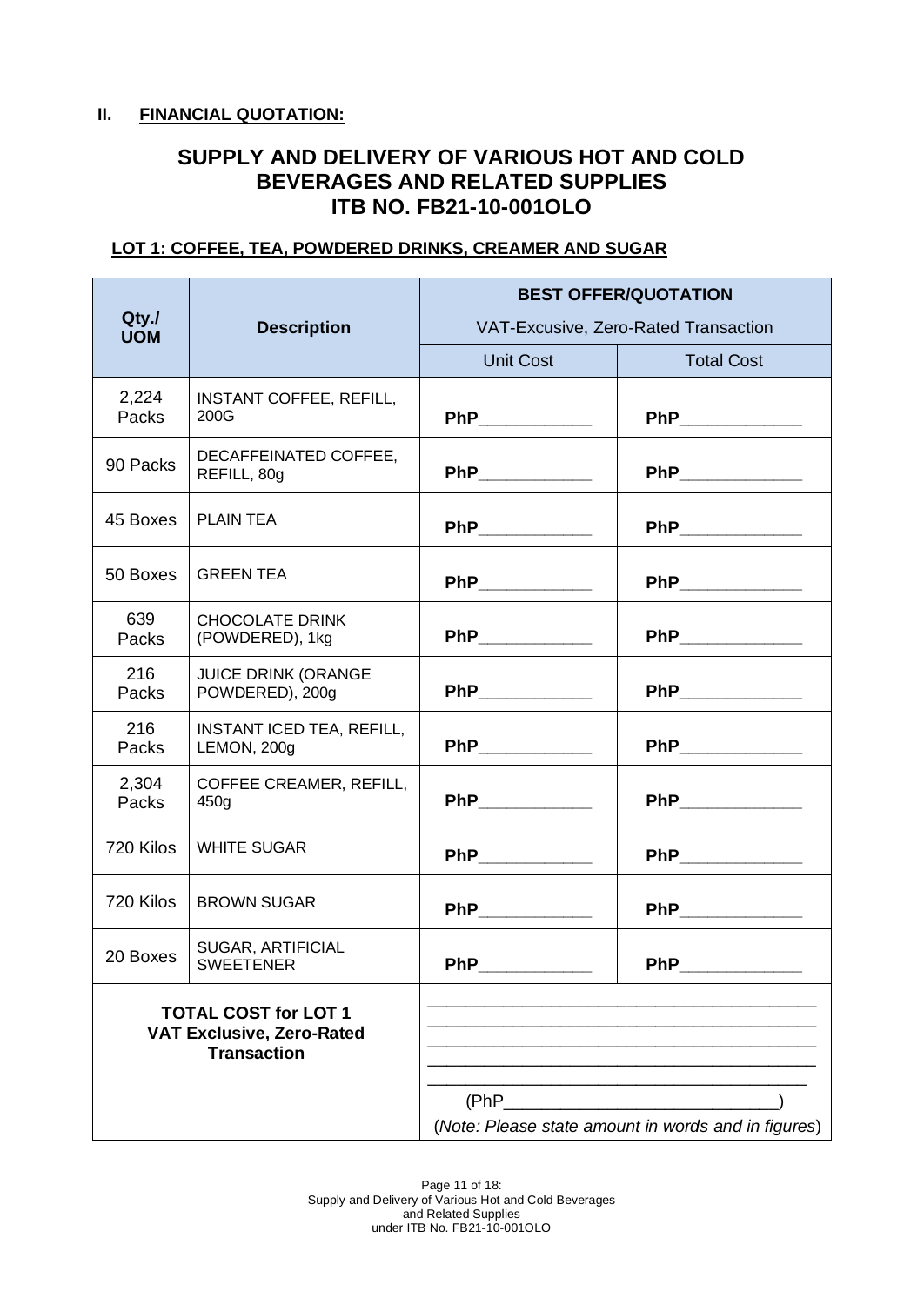## **LOT 2: PAPER CUPS**

|                                                                                       |                     | <b>BEST OFFER/QUOTATION</b> |                                                                                                                                                                                                                                     |  |  |
|---------------------------------------------------------------------------------------|---------------------|-----------------------------|-------------------------------------------------------------------------------------------------------------------------------------------------------------------------------------------------------------------------------------|--|--|
| Qty./<br><b>UOM</b>                                                                   | <b>Description</b>  |                             | VAT-Excusive, Zero-Rated Transaction                                                                                                                                                                                                |  |  |
|                                                                                       |                     | <b>Unit Cost</b>            | <b>Total Cost</b>                                                                                                                                                                                                                   |  |  |
| 24,000<br><b>Pieces</b>                                                               | PAPER CUPS, PLAIN   | PhP_____________            | <b>PhP</b> Phillips and the same of the same of the same of the same of the same of the same of the same of the same of the same of the same of the same of the same of the same of the same of the same of the same of the same of |  |  |
| 24,000<br><b>Pieces</b>                                                               | PAPER CUPS, RIPPLED |                             | PhP_____________                                                                                                                                                                                                                    |  |  |
| <b>TOTAL COST for LOT 2</b><br><b>VAT Exclusive, Zero-Rated</b><br><b>Transaction</b> |                     |                             | (Note: Please state amount in words and in figures)                                                                                                                                                                                 |  |  |

## **NOTES:**

- 1. The quotations (unit and total prices) shall be rounded off up to two (2) decimal places.
- 2. Quotations must be gross of all applicable taxes and VAT-exclusive, zero-rated transactions.

**VALIDITY OF OFFER:** Ninety (90) calendar days from the date of Submission, Receipt, Opening and Preliminary Examination of Best Offer/Quotation

## **III. ADDITIONAL REQUIREMENTS:**

Upon submission of your best offer, kindly also submit the following:

1. Bidders shall submit a valid PhilGEPS Certificate of Registration and Platinum Membership in accordance with Section 8.5.2 of the 2016 Revised IRR of RA 9184, if registered under the Platinum category; Provided that all of the eligibility documents submitted to PhilGEPS are maintained and updated;

#### **OR**

In case any of the eligibility documents submitted to PhilGEPS is not updated, combination of a PhilGEPS Certificate of Registration and Platinum Membership, with any of the valid/updated Class "A" Eligibility Documents shall be submitted: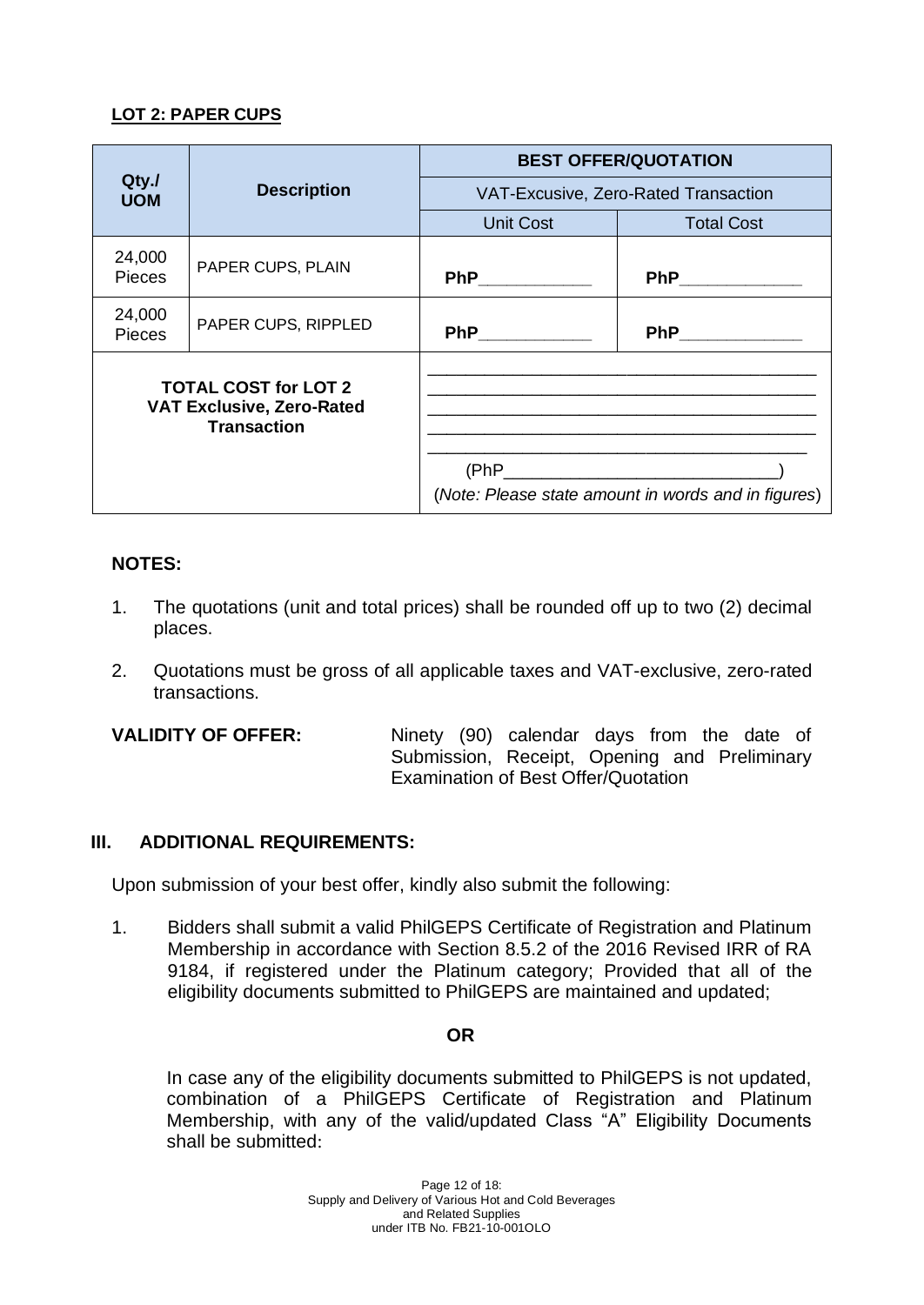- a) Securities and Exchange Commission (SEC) Registration Certificate for corporations, partnerships and/or joint ventures, Department of Trade and Industry (DTI) Registration Certificate for sole proprietorship, or Cooperative Development Authority (CDA) Registration Certificate for cooperatives;
- b) Valid Mayor's Permit issued by the city or municipality where the principal place of business of the prospective bidder is located, or the equivalent document for Exclusive Economic Zones or Areas.

In cases of recently expired Mayor's/Business Permits, it shall be accepted together with the official receipt as proof that the bidder has applied for the renewal within the period prescribed by the concerned local government unit, provided that the renewed permit shall be submitted as a post-qualification requirement in accordance with Section 34.2 of the 2016 Revised IRR of R.A. 9184.

- c) Valid Tax Clearance Certificate per Executive Order (E.O.) No. 398, series of 2005, as finally reviewed and approved by the Bureau of Internal Revenue (BIR); and
- d) Audited Financial Statements (AFS), stamped "received" by the BIR or its duly accredited and authorized institutions, for the preceding calendar year. In case the AFS for the preceding calendar year is not yet available, said AFS should not be earlier than two (2) years from the deadline for the Submission and Receipt of Bids.

Provided that the bidder/s having the Lowest Calculated Quotation (LCQ)/Single Calculated Quotation (SCQ) submit/s a valid and updated PhilGEPS Platinum Certificate of Registration and Membership within five (5) calendar days from receipt of the BAC notice of the LCQ/SCQ during the postqualification process.

#### **OR;**

 In lieu of the PhilGEPS Certificate of Registration and Platinum Membership. bidders shall submit all of the valid and/or updated Class "A" Eligibility Documents; Provided that the bidder having the LCQ/SCQ submit/s a valid and updated PhilGEPS Platinum Certificate of Registration and Membership within five (5) calendar days from receipt of the BAC notice of the LCQ/SCQ during the post-qualification process.

2. Omnibus Sworn Statement in accordance with the attached prescribed form.

The Omnibus Sworn Statement shall be supported by an attached document showing proof of authorization, e.g., duly notarized Secretary's Certificate issued by the corporation or the members of the joint venture or a Special Power of Attorney (SPA) in case of sole proprietorships for situations where the signatory is not the sole proprietor/owner.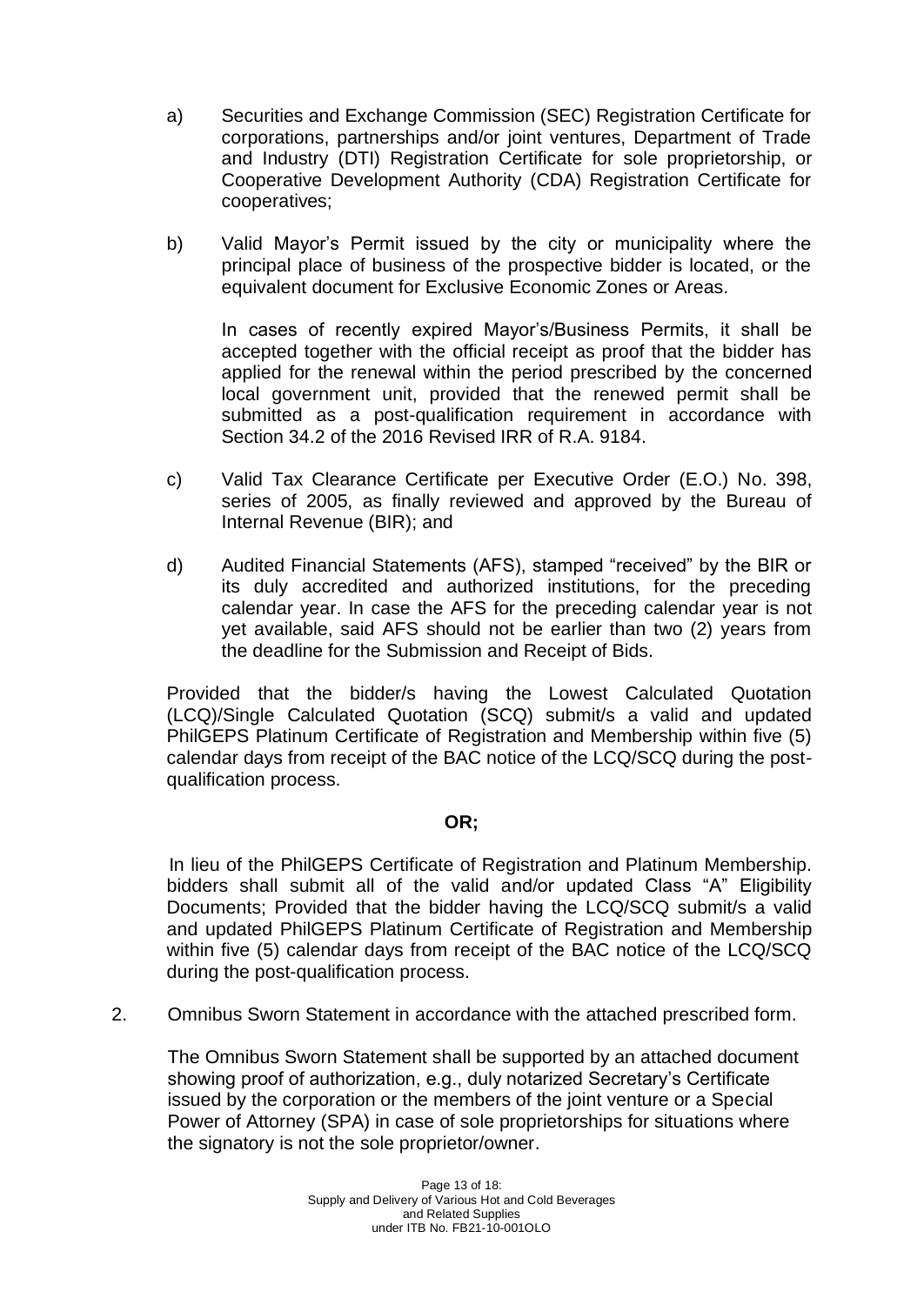## **ADDITIONAL NOTES:**

- 1. Bidders shall provide correct and accurate information required in this form.
- 2. Offers/quotations submitted exceeding the Approved Budget for the Contract (ABC) shall be rejected.
- 3. The prices quoted are to be paid in Philippine Currency.
- 4. All prices quoted are INCLUSIVE of all applicable duties, government permits, fees, and other charges relative to the acquisition and delivery of items to PAGCOR, but should be VAT-Exclusive, Zero-Rated.
- 5. For the purpose of standardization of offer/quotations, this RFQ Form will prevail over all kinds and forms of offer/quotation. In case of price discrepancy over the amounts in words and in figures, the amount in words will prevail.
- 6. Please be reminded that alternative best offers/quotations/proposals shall not be allowed. Alternative best offers/quotations/proposals are defined as an offer by the prospective supplier in addition or as a substitute to its original quotation. A quotation/best offer with options is also considered as alternative quotation.
- 7. Award of contract shall be made to the supplier, contractor or consultant determined to have the Single or Lowest Calculated and Responsive Quotation (for goods and infrastructure projects) or Single or Highest Rated and Responsive Proposal (for consulting services).
- 8. Any interlineations, erasures or overwriting shall be valid only if they are signed or initiated by you or any of your duly authorized representative/s.
- 9. PAGCOR shall have the right to inspect and/or to test the goods to confirm their conformity to the technical specifications.
- 10. To guarantee the faithful performance of the winning bidder's obligations, it shall post a Performance Security prior to the signing of the contract, in accordance with any of the following schedule:

| <b>Form of Security</b>                                                                                                                                                                                                                      | <b>Amount in Percentage</b><br>of Total Contract Price |
|----------------------------------------------------------------------------------------------------------------------------------------------------------------------------------------------------------------------------------------------|--------------------------------------------------------|
| Cash or cashier's/manager's check issued by a<br><b>Universal or Commercial Bank;</b>                                                                                                                                                        |                                                        |
| Bank draft/guarantee or irrevocable letter of credit<br>issued by a Universal or Commercial Bank:<br>Provided, however, that it shall be confirmed or<br>authenticated by a Universal or Commercial Bank,<br>if issued by a foreign bank; or | Five Percent (5%)                                      |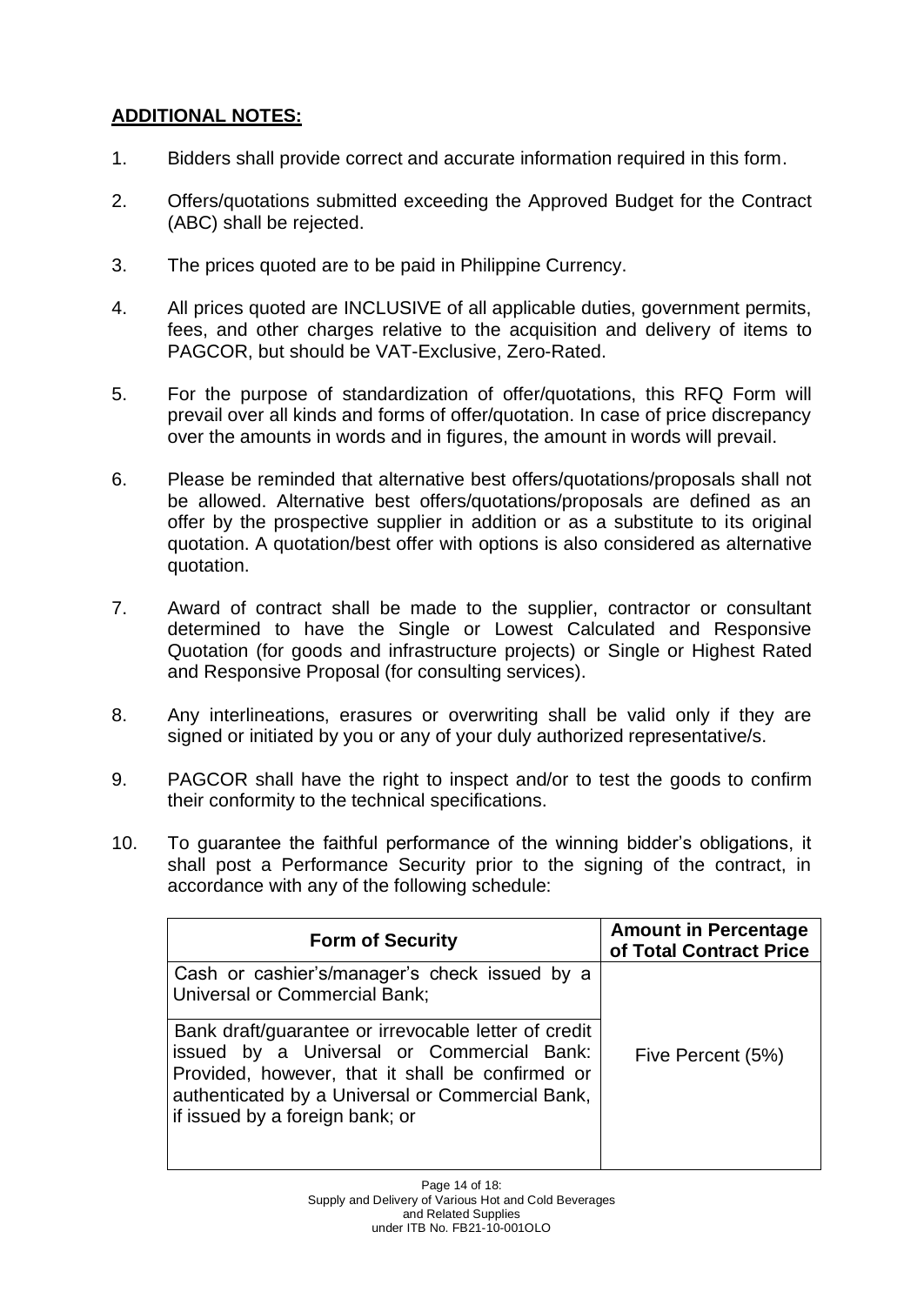| Surety Bond callable upon demand issued by a      |                      |
|---------------------------------------------------|----------------------|
|                                                   |                      |
| surety or insurance company duly certified by the |                      |
|                                                   |                      |
| Insurance Commission as authorize to issue such I | Thirty Percent (30%) |
|                                                   |                      |
|                                                   |                      |
| security specific for the contract awarded.       |                      |
|                                                   |                      |
|                                                   |                      |

The Performance Security shall remain valid for the entire contract duration and shall be released only after the issuance by the Philippine Amusement and Gaming Corporation (PAGCOR) of the final Certificate of Acceptance (issuance of the IAR); Provided that PAGCOR has no claims filed against the contract awardee or the surety or insurance company.

- 11. The winning supplier agrees to pay a penalty of at least equal to one-tenth of one percent (1/10 of 1%) of the cost of the unperformed portion for every day of delay, including non-working days (i.e. Saturday and Sunday), legal holidays or special non-working holidays. PAGCOR shall rescind the contract once the cumulative amount of liquidated damages reaches ten percent (10%) of the amount of the contract, without prejudice to other courses of action and remedies open to it.
- 12. In order to assure that patent or latent defects shall be corrected by the Supplier, a warranty shall be required from the Supplier for a minimum period of one (1) year for non-expendable supplies or three (3) months for expendable supplies. The obligation for the warranty shall be covered by, at the Supplier's option, either retention money in an amount equivalent to at least one percent (1%) of every progress payment, or a special bank guarantee equivalent to at least one percent (1%) of the total Contract Price. The said amounts shall only be released after the lapse of the warranty period; provided, however, that the Supplies/Equipment delivered are free from patent and latent defects and all the conditions imposed under this Contract have been fully met.
- 13. Other terms and conditions relative to the project are provided in the attached Purchase/Service Contract.

#### **PROCEDURES:**

- 1. Prospective bidders may download the Request for Quotations (RFQ) free of charge from the following websites: PAGCOR website **(www.pagcor.ph)** and PhilGEPS website **(www.philgeps.gov.ph)** and may be allowed to submit their best offers/quotations provided that bidders shall pay the fee for the RFQ not later than the deadline for the Submission and Receipt of the Best Offers/Quotations.
- 2. Bidders, except those who have previously participated in the last two (2) failed biddings, are required to pay the applicable fee for the sale of RFQ not later than the deadline for the Submission and Receipt of the Best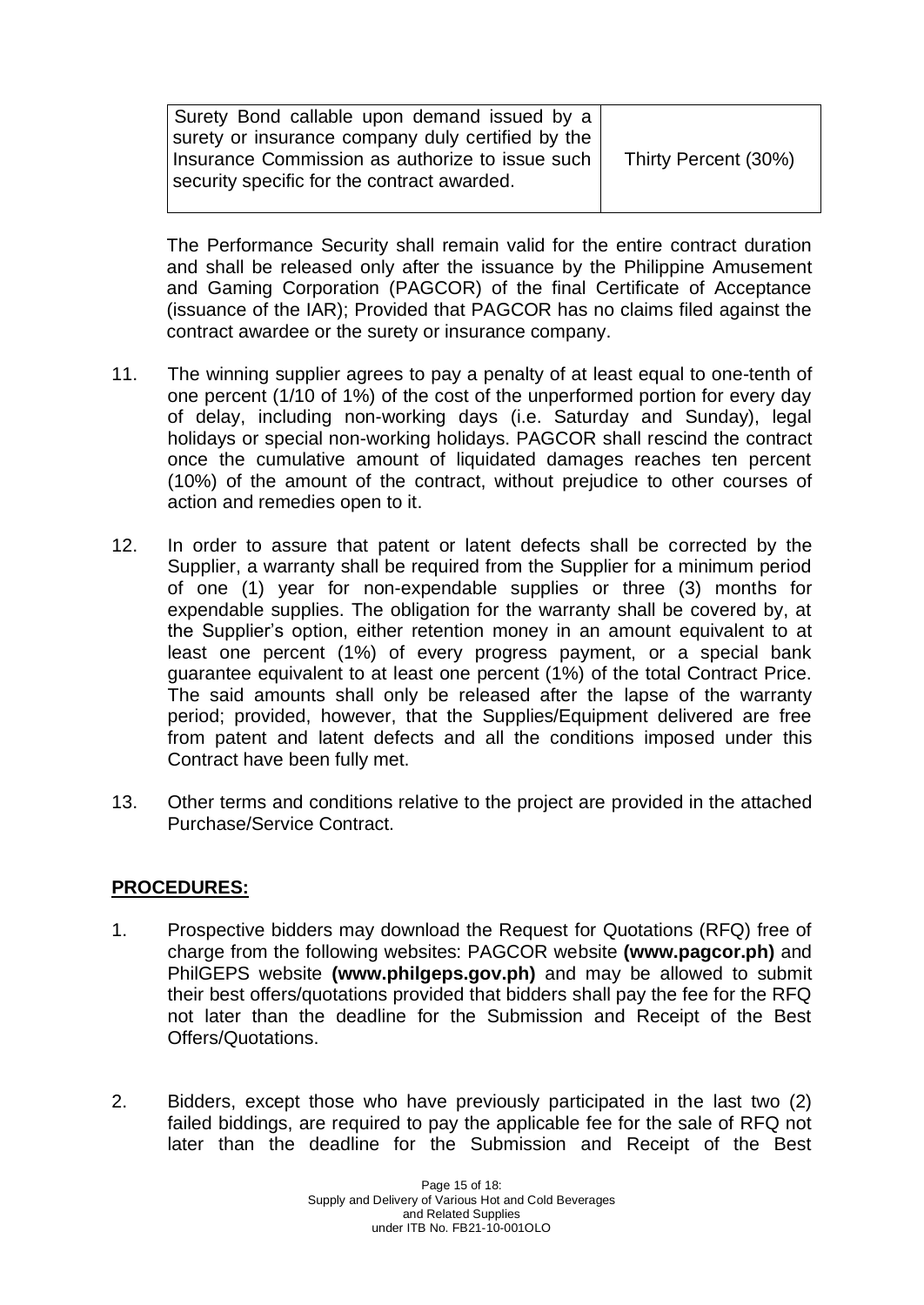Offers/Quotation. A copy of the PAGCOR Official Receipt shall be presented as proof of payment.

- 3. The RFQ must be completed without any alterations to their format, and no substitute form shall be accepted. All blank spaces shall be filled in with the information requested.
- 4. Any requirements, guidelines, documents, clarifications, or other information relative to the negotiations that are communicated by the BAC to a supplier, contractor, or consultant shall be communicated on an equal basis to all other suppliers, contractors, or consultants engaging in negotiations with the BAC relative to the procurement.
- 5. The prospective bidders shall be given equal time and opportunity to negotiate and discuss the technical and financial requirements of the project to be able to submit a responsive quotation or proposal.
- 6. Technical Specifications/Scope of Work and additional Terms and Conditions of the program/project/activity shall be fully discussed during Negotiations. In case there are changes in the requirements and/or technical specifications made after the consultations/negotiations, these shall be communicated on an equal basis.
- 7. Bidders should be responsible for securing copies of the Supplemental/Bid Bulletins at the websites of PAGCOR and the PhilGEPS.
- 8. Copies of the Supplemental Bid Bulletins are also sent either through fax or electronic mail to all prospective bidders who purchased the RFQ.
- 9. Following completion of the negotiations, the BAC shall request all suppliers, contractors, or consultants in the proceedings to submit, on a specified date, time and venue, a best offer based on the final technical and financial requirements.
- 10. In all cases the best offer should be VAT Exclusive, Zero-Rated Transaction and not exceed the ABC.
- 11. During the Submission, Receipt, Opening and Preliminary Examination of the Best Offer/s or Proposal/s, the BAC shall check the submitted best offer/s and other required documents using a non-discretionary pass/fail criteria. The BAC shall check the submitted documents of each bidder against a checklist of required documents to ascertain if they are all present, using a nondiscretionary "pass/fail" criterion. If a bidder submits the required document, it shall be rated "passed" for that particular requirement. In this regard, offer/s or proposal/s that fail to include any requirement or are incomplete or patently insufficient shall be considered as "failed". Otherwise, the BAC shall rate the best offer as "Passed".
- 12. All qualified bidders shall undergo detailed bid evaluation to check the completeness of their best offers/quotations/proposals and consider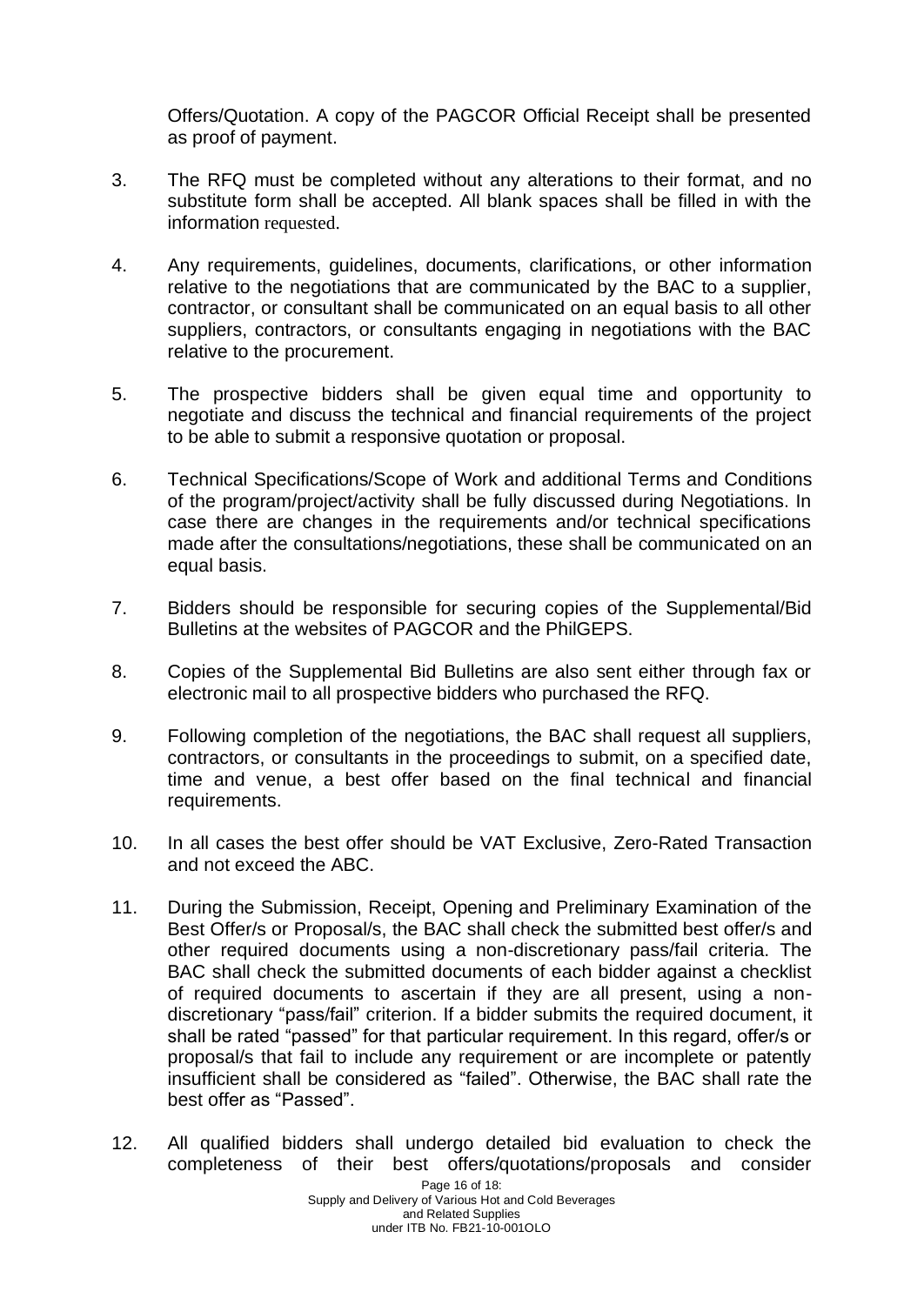computational errors. During detailed evaluation of the best offer, PAGCOR shall identify the bidder having the Lowest or Single Calculated Quotation/Best Offer (for goods or infrastructure projects) or Highest or Single Rated Proposal (for consulting services).

- 13. PAGCOR shall select the successful offer on the basis of the best offer/s submitted by the bidder having the Lowest or Single Calculated Quotation/Best Offer (for goods or infrastructure projects) or Highest or Single Rated Proposal (for consulting services) which complies with PAGCOR's requirements.
- 14. The BBAC shall recommend award of contract to the Head of the Procuring Entity (HOPE) or its duly authorized representative in favor of the supplier, contractor or consultant determined to have the Single or Lowest Calculated and Responsive Quotation (for goods or infrastructure projects) or Single or Highest Rated and Responsive Proposal (for consulting services) at the bidders calculated financial best offer or submitted financial best offer, whichever is lower.
- 15. In accordance with Government Procurement Policy Board (GPPB) Circular 06-2005 - Tie-Breaking Method, the BAC shall use a non-discretionary and non-discriminatory measure based on sheer luck or chance, which is "DRAW LOTS," in the event that two (2) or more bidders have been post-qualified and determined as the bidder having the Lowest Calculated and Responsive Offer/Quotation (for goods and infrastructure projects) or Highest Rated and Responsive Proposal (for consulting services) to determine the final bidder having the Lowest Calculated and Responsive Offer/Quotation (for goods and infrastructure projects) or Highest Rated and Responsive Proposal (for consulting services), based on the following procedures:
	- a) In alphabetical order, the bidders shall pick one rolled paper.
	- b) The lucky bidder who would pick the paper with a "CONGRATULATIONS" remark shall be declared as the winning bidder having the LCRB and recommended for award of the contract.
- 16. PAGCOR reserves the right to accept or reject any offer/quotation, and to annul the procurement process and reject all offers/quotations at any time prior to contract award, without thereby incurring any liability to the affected bidder or bidders.